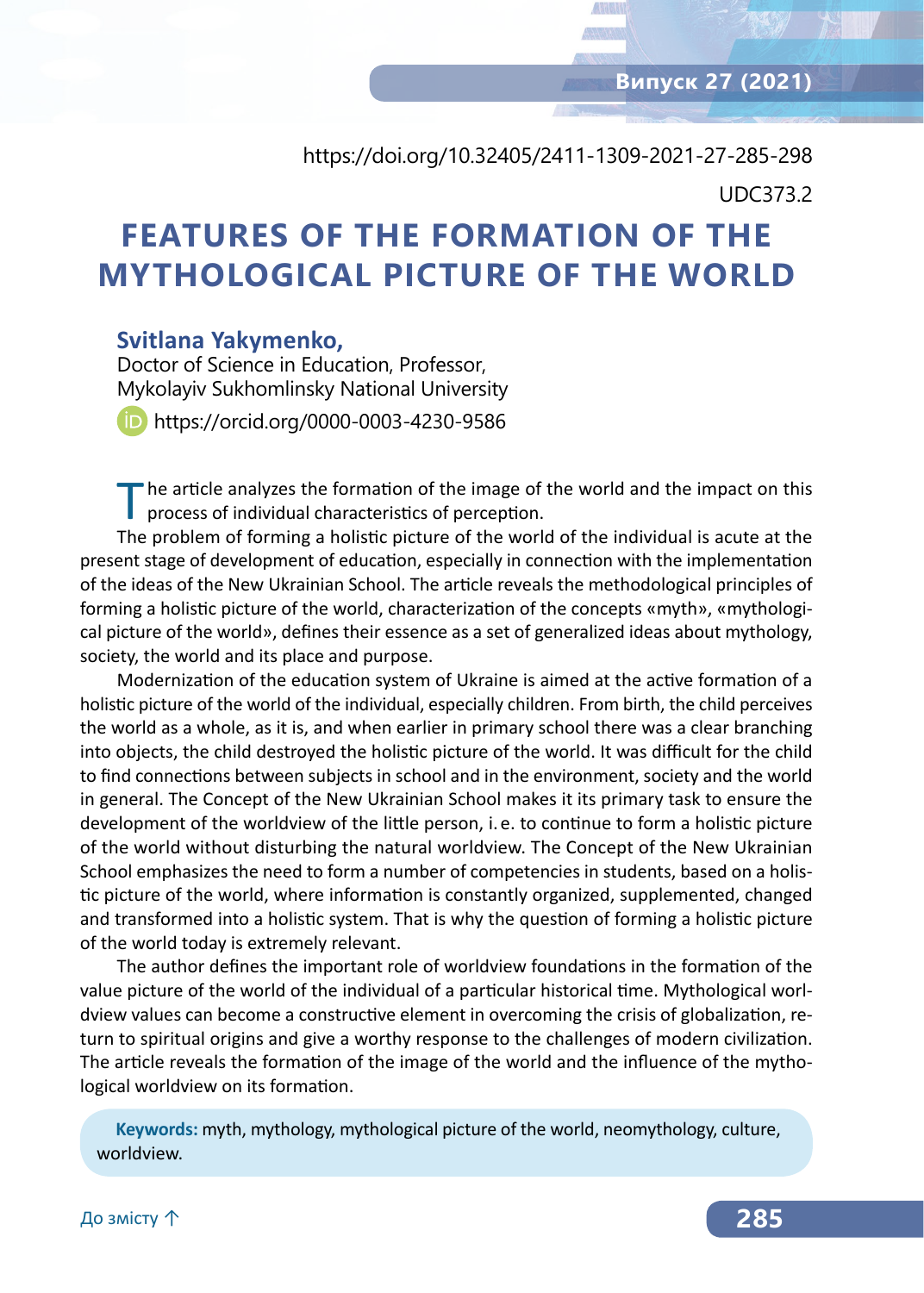**Introduction of the issue.** Myth is a characteristic form of archaic thinking at a high stage of its development. Although considering it as belonging to primitive society only appears to be incorrect. «The simplest mental act,» writes A. V. Gulig «is myth-making. The thought on the unconscious level merges directly with the act in myth… It is the most common form of thought that is inherent in a human at all stages of his development» (Gulyga, 1990).

The Greek word «myth» means «word», «story», «news», «conversation». The lack of unanimity in addressing the issue of the nature and functions of the myth, as well as the nature of its relationship with other forms of consciousness, can be explained both by many meanings of the term itself and by the aspects of the study. Indisputable is that the myth goes genetically back to the word constituting some real social relations. Besides this relation, seems to be so important that there is a problem of their transfer (selective) and storage by subsequent generations. This is how the historical memory of the people arises and the myth as a form of communal consciousness appears. «Before the writing began, such storage of ancestral experience was extremely important. The loss of the patrimonial memory and, especially, of the worldviews justifying the unity of the clan was even more disastrous than the earlier loss of fire.

Therefore, the storage of patrimonial myths and legends and related objects of cultic action, suggesting not only the possibility of their reproduction but also the inadmissibility of acquainting them with representatives of other families played such an important role in the life of the pre-class society».

**Current state of the issue.** The prestige of every word that makes up the myth is so high for the members of the community that it is perceived unequivocally as an obligatory norm of behavior and the most important life setting. Thinking, clothed in the verbal form of myth, forms mythological thinking. According to this thinking, all the events and transformations about which the myth narrates are «still in direct dependence on the magical power of the word.» The word, which was born in the past and reached the present, is perceived as a measure of stability, certainty, and organization. At the same time, as G. G. Gadamer notes «the word has meaning not only in the system or context, its very presence in the context suggests that the word can never be separated from the polysemy that it possesses in itself  $-$  even if the context gives it an unambiguous meaning. The meaning inherent in this word in a given speech event, as we see, is not limited to the actual meaning which is here and now» (Gadamer, 1991). Perhaps the primitive man, opens intuitively that unique property of language through myth, which, according to G. G. Gadamer, «is that any word in it gives rise to another, every word in the language, so to speak, awakens to others, calling forth new words for life and opens the way to the speech stream» (Gadamer, 1991). Mythological words co-exist in the life of an archaic person, who endows them with a special anthologized status of imperishable norms and patterns that ensure the stability of the world. One cannot doubt the validity of the conclusion of the well-known English ethnographer and sociol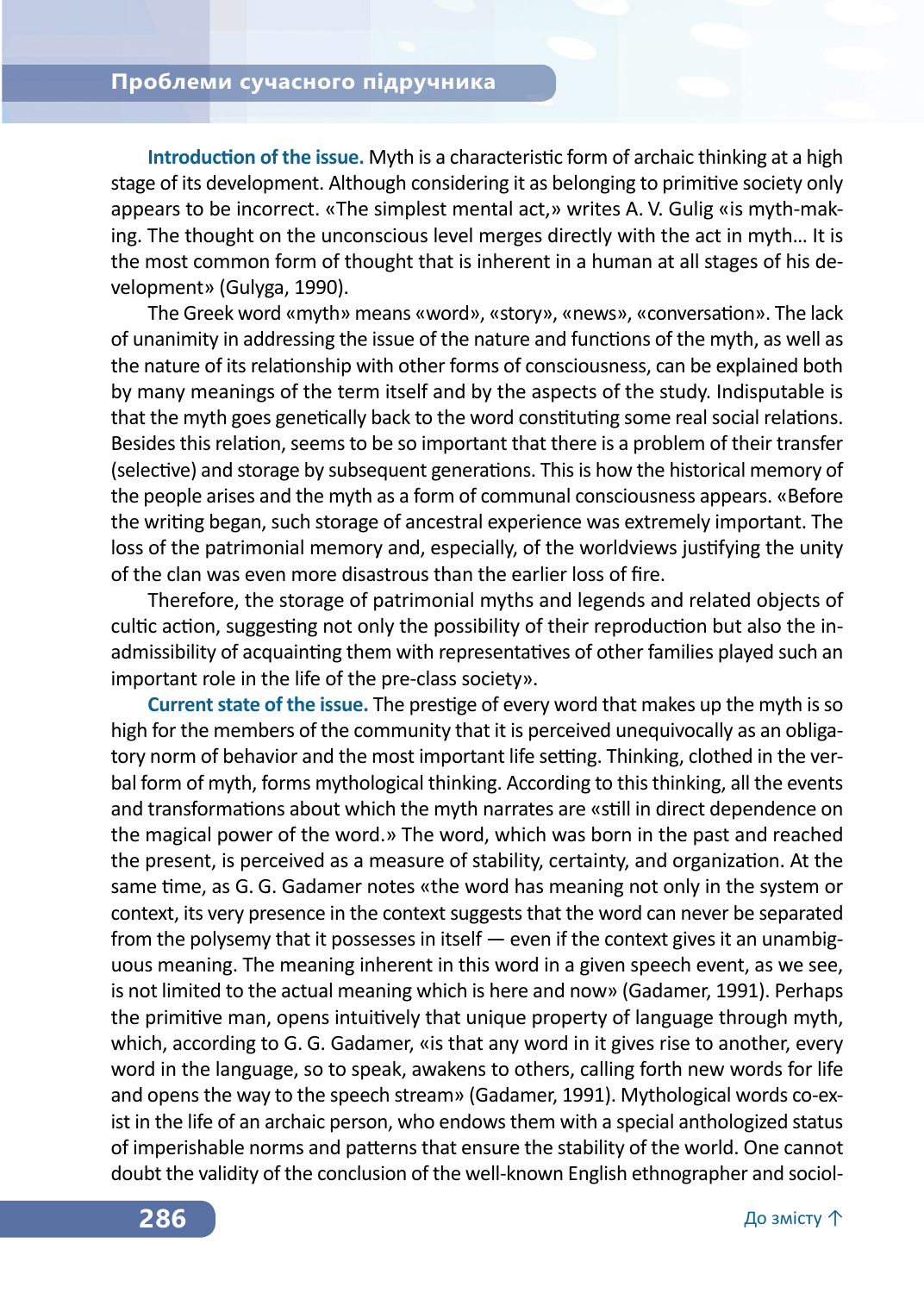ogist B. Malinovsky: «… the myth existing in the primitive community in its living original form is not a story that is retold but a reality that lives. This is not a mental exercise or artistic fantasy, but a practical guide for primitive beliefs and behavior» (Piazhe, 1970).

**Aim of research.** The social and practical function of the myth lies on the surface: as it is the product of a monolithic community of people, the myth is aimed at preserving of the collective as an integral living organism. The matter of this self-preservation is above all: «The collective is the force creating the myth. Moreover, no criticism can shake the power of the myth while it remains a living myth  $-$  a living expression of collective representations …» (Zazdranov,1993). The real life of a myth is connected directly with the life of this collective. Myth has no individual options; it is not a subject to any changes on the part of the narrator. Therefore, the characteristic of a member of a tribal collective is a characteristic of that relatively stable role that the individual performs as a social order to the collective. «The whole essence of the selection and self-affirmation of the primitive individual, in the opinion of A. S. Canarsky, depends on how much he is able to «create» his face … as the» face «of the collective …» (Konarskii, 1982). In addition, one could not agree more with the general assessment of the social and practical function of the myth expressed by I. N. Loseva: «The myth is necessary to justify the actions and their result, to mobilize the forces of the collective, for its cohesion, on which the degree of its survival depends. The only power that is under the control of the community is its unity; therefore, there is an attitude in the collective, which is expressed in the myth — the maximum subordination of the individual's life to the interests of cohesion. The words of the myth are related directly to the forms of behavior, and any changes in «formulations» are perceived as a violation of order, which can lead to chaos» (Zazdranov,1993).

**Results and discussion.** Analyzing the content of myths, you can see that, firstly, they are not so much about the fate of individuals, as about the fate of the genus, the totem. Secondly, the myth reproduces some significant event, which is a kind of a starting point in the evolution of the genus, the totem group. Third, the characters of the mythical narrative are sacralized, whereby they are included in the worldview as unconditional authorities in assessing current events. Finally, fourthly, a magical connection is established between the «object of myth — the past — and socially significant actuality, in the ratio of the present with its supposed prototype in the past.» All this gives the myth the possibility of translating the entire system of primitive life activity into a fact of consciousness. Therefore, the content of the archaic myth is a quite adequate picture of reality, and it recreates not only the present, but also the past in an emotionally imaginative form accessible to all members of the collective.

At the same time, the content of the myth is not meant to become such a model of action that should be reproduced. The task of myth in the other words is in sanctioning, imposing, and spreading certain types of social and socio-psychological relationships. In addition, from this point of view, the content of the myth represents such transfor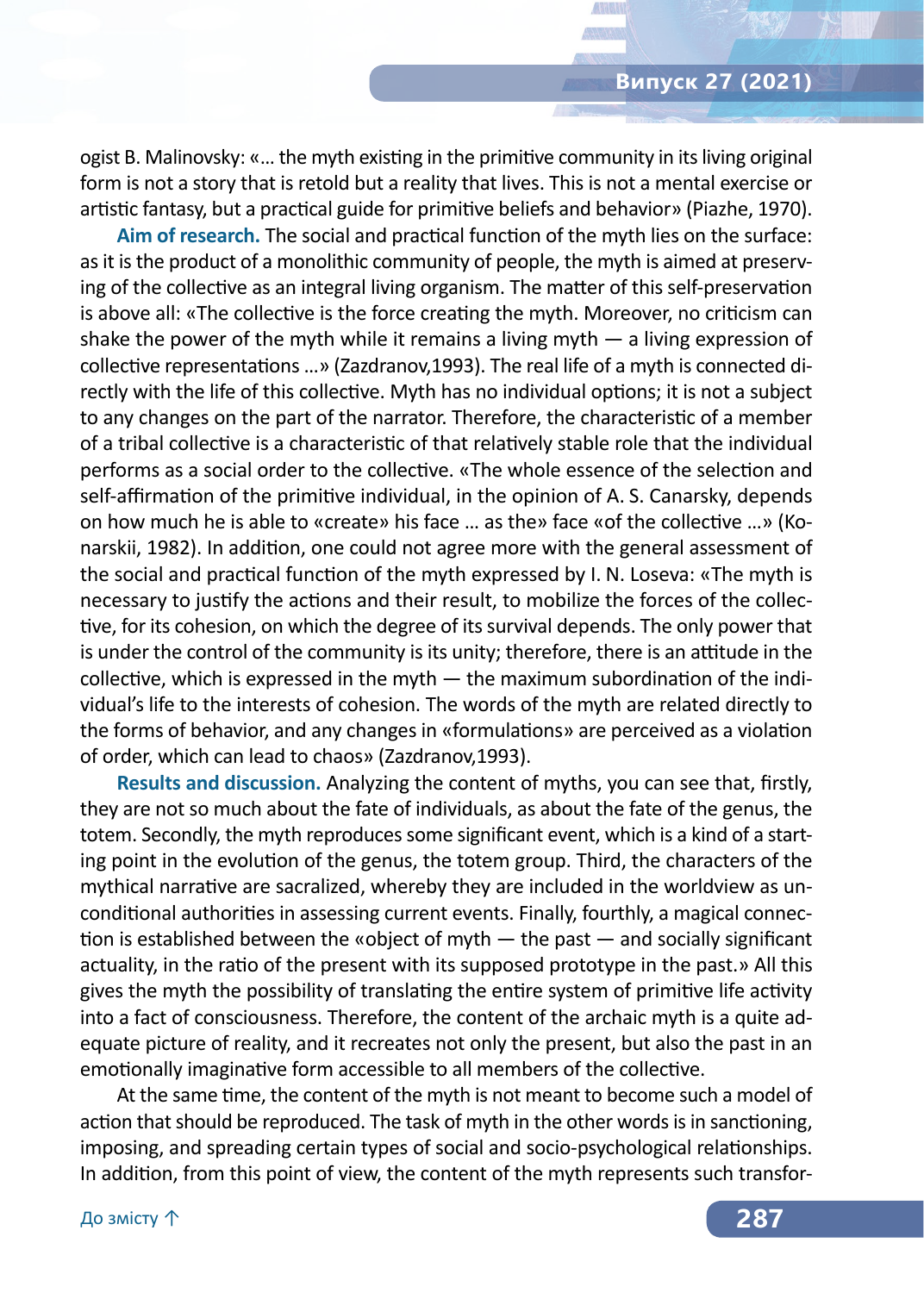mation of historical material that leads to its actualization, i. e., to the subordination of the past to today's assessments and needs.

Consciousness in general and primitive consciousness in particular, cannot develop and cannot be transmitted to new generations outside and beyond its objectification in material signs and symbols. The main line of development of the consciousness of primitive people consisted in the development of language and speech, which served all forms of their life activity. Magic rituals, objects of fetishistic beliefs, animistic attitudes and totemic representations objectified the content of myths, which were preserved and developed inextricably with each other, forming for the time being undivided integrity. Only in the subsequent development of the myth as a narrative about the past event is separated from the ceremonial side and, gaining an independent existence, becomes the basis for the formation of the mythological worldview, incorporating elements of magic, fetishism, animism and totemism.

According to the logic of its formation, the mythological worldview is based on correlation, external objects and phenomena involved in practice, with collective generic notions and experiences. There are signs of totemism: the phenomena included by the team in practical processes seem to be identical to the collective. As the community is the actual subject of social (tribal) practice, it acts simultaneously as the only subject of the reflection of this practice. Since the practice of primitive society is satisfied with the subjective (where the community serves as the subject), the completely external world in the consciousness of the individual is ultimately subjective. Mythology represents a sensual-figurative embodiment of the characteristics of the community in the material of natural phenomena.

Dealing only with sensory authenticity, the mythological worldview attests to the being of things, «shows» real being by direct sensory reflection. In this case, there are no mediating links between the knowledge obtained in the structures of mythology and the objective reality: mythological representations are the immediate social (communal) given of things. However, the achieved identity of thinking and sensuality leads only to the knowledge of the appearance of things accessible to the senses. The essence of the thing, its internal contradiction, elude mythology. Although, a certain generalization is achieved in the process of sensory reflection, while the mechanism of this generalization «works» in addition to the will of the individual. Mythological worldview is capable of capturing sensory knowledge and its translation because the sensuality acts as a necessary moment of any practical operation.

For all of that, the mythological worldview does not distinguish between activity with sensory-objective elements and magical activity. The effectiveness of some actions is related directly to the effectiveness of others, technological methods of activity are not thought separately from the activity itself. They are «dissolved» in human actions and are not amenable to any ordering, and therefore, to conscious regulation and improvement. Besides, it is not required. Primitive society is a society of a routine type,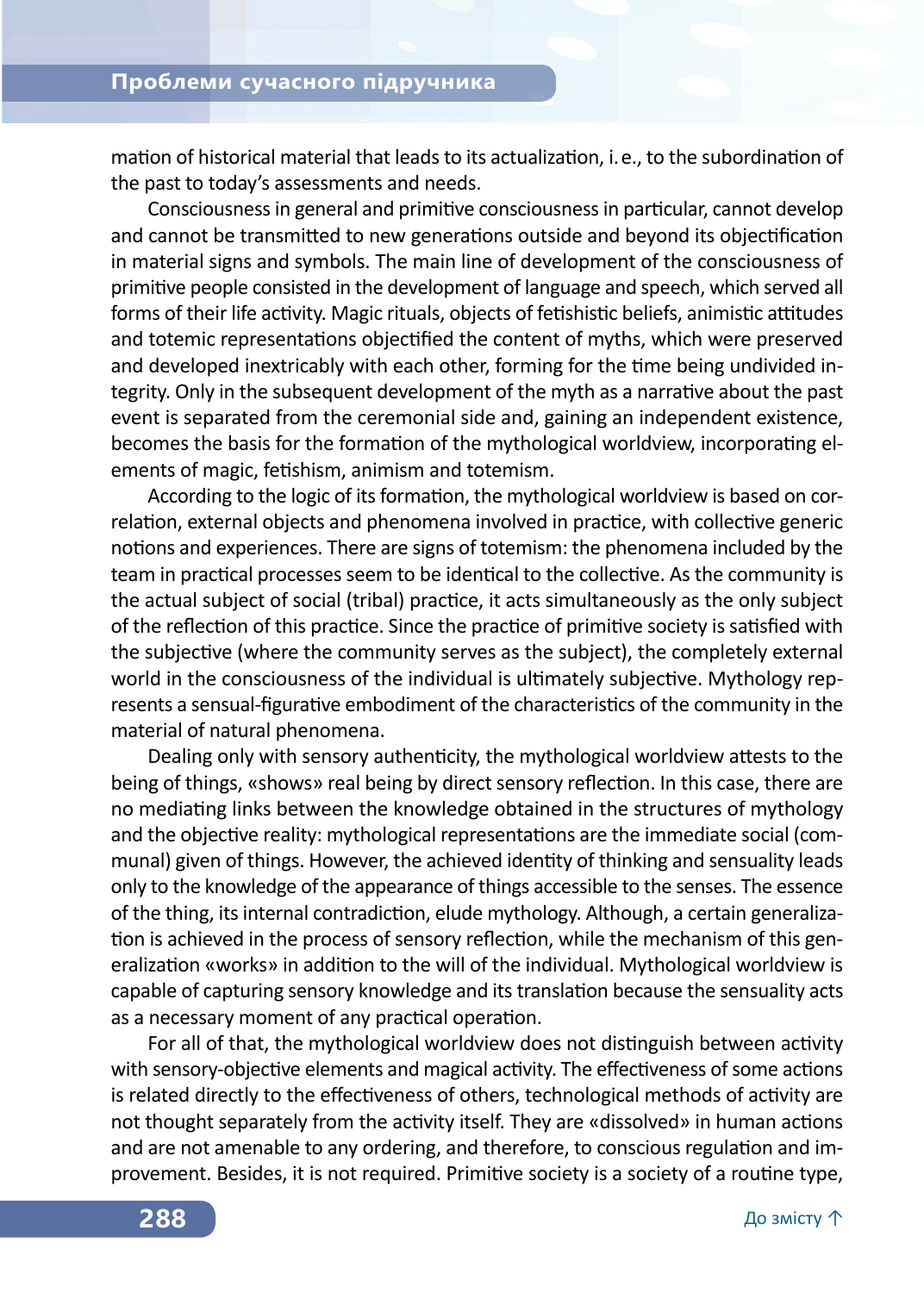### **Випуск 27 (2021)**

based on the endless repetition and reproduction of traditional forms of life. Changes are so slow that they only become visible after a change of several generations. In addition, the mythological worldview is primarily directed not at the knowledge of the new, but on the ordering of the already existing, on the sanctioning of the established, traditional. The local isolation of the being and consciousness of the community, the merger of the individual and the family, do not allow sacrificing any significant element of tradition. Criticism of tradition can take place only as a detail, clarification of the original phenomenon.

The idea of novelty is alien to the primitive man, and he is fundamentally opposed to the improvement both of the world of nature and of the world of man, constituting a single Cosmos. M. Eliade considered it as a positive factor: «Thanks to this approach, tens of millions of people could suffer from the mighty pressure of history for centuries, without falling into despair, without suicide and coming to that state of spiritual frenzy that is inextricably linked with the relativistic or nihilistic history vision» (Shcherban,1992).

In the period of its formation mythological worldview tears and elevates the whole set of practical behavioral attitudes of people, previously inseparable from the concrete behavior of a person, to the rank of special social significance, sacrificing them with the authority of a mythical narrative. Therefore, these settings begin to acquire an increasingly autonomous meaning, up to the inverse influence and even the determination of the behavior of the individual in each particular situation.

At the same time, within the framework of the mythological worldview, a wider scope of reality begins to be implemented, as that was required by everyday experience. The combination of ordinary and mythological views, on the one hand, provided scope for imagination and overcame a narrow horizon of utilitarian landmarks, and on the other hand, it delineated the range of real actions to achieve equally real results. But in the mythological worldview myth belonged to a special role: it «acted as a form of embodiment, a very important social and practical content — the sense … of everything that was happening, which ensured the unity and integrity, organization and solidity of the primitive collective» (Zazdranov,1993).

The internal mechanism of the mythological worldview, providing a holistic coverage of reality, established the unity of the evaluation, cognitive, and predictive moments. In addition, these moments balance each other for a long time, which forms a grateful ground for the emergence, strengthening and development of ideas about the universal connection of things and phenomena of reality, about their orderliness and interdependence. Thanks to this mythological worldview overcame (in the imagination) the dependence of man on spontaneously manifested forces of nature.

The further development of humankind is connected with the development of a predominantly producing economy, which was the result of the division of labor into the mental and physical. It causes the evolution of the mythological worldview right up to its repression. A. N. Leontyev expresses this idea as follows: «The decomposition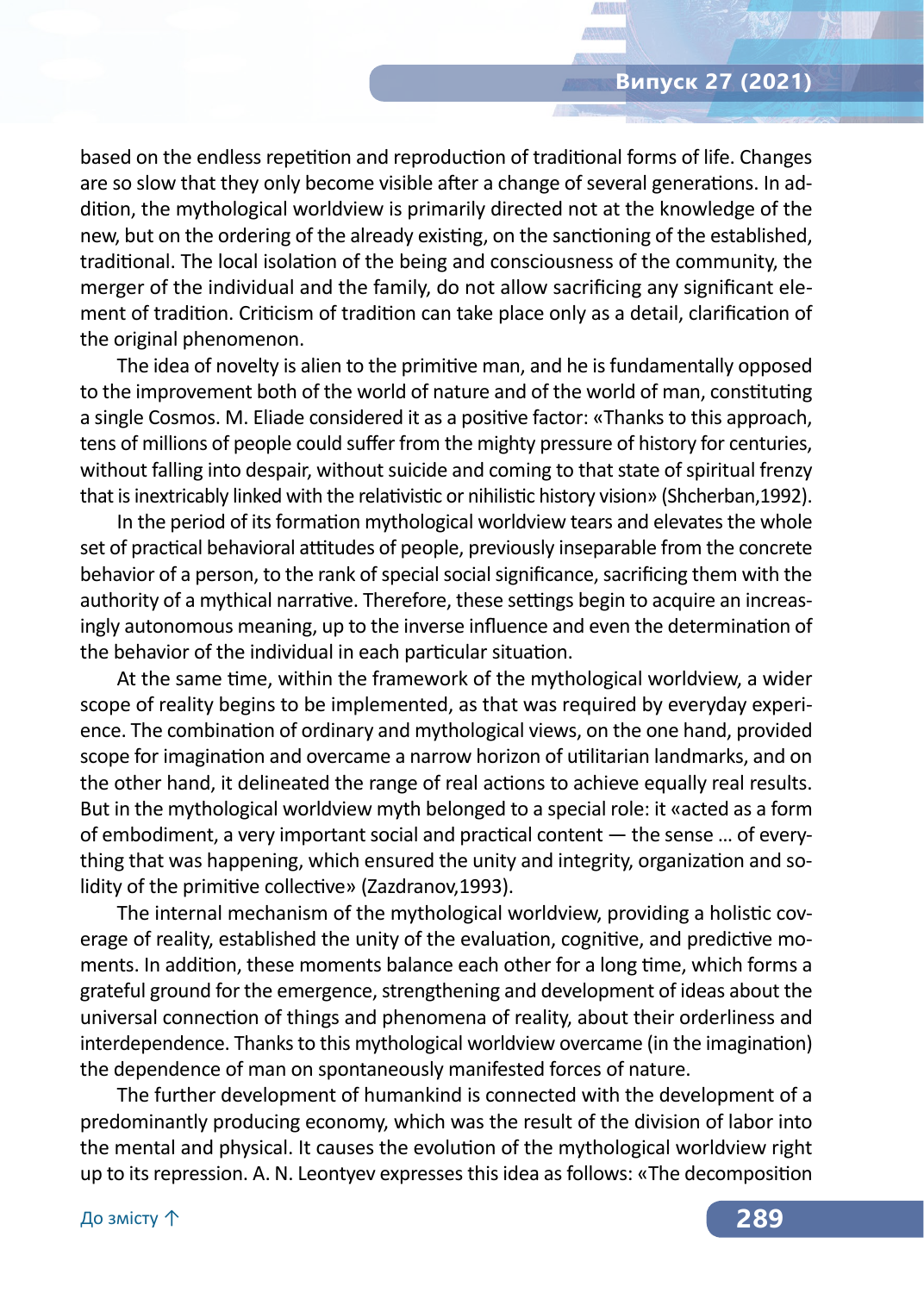of the primitive structure of consciousness in conditions of progressive development is still occurring in the generic system. However, the emerging new internal structure finds its full expression only at the later stages of class society» (Leontev, 1972).

Historians and ethnographers pay considerable attention to mythology in the study of ancient societies: it is impossible to avoid the problems of human mentality in the reconstructing of the social ties of people. At the same time, conclusions regarding the content and functions of mythology are made either on the basis of an analysis of ancient graves, tools and products of the past, or on the basis of studying the lives of the people of our time, located on the periphery of modern civilization. In the latter case, these conclusions can only have an indirect relationship to the ancient society.

Philosophical studies of mythology are also very intensive. One of the peculiarities of these studies is that mythology, as a rule, is considered to be compared with later forms of social consciousness: religions, philosophy, art, science, etc. As a result, epistemological, moral-aesthetic, axiological, communicative and other characteristics of mythology. In this case, mythology is examined not in the objective conditions of its functioning, but in the context of the functioning of various forms of social consciousness. However, the work of this direction opens the possibility of tracing the transformation of mythological formations in later forms of social consciousness and thereby fixing continuity in the development of social consciousness.

In some works, researchers go beyond the understanding of mythology only as a form of social consciousness of ancient society, interpreting it as the basis of historically the first type of worldview. It seems possible to consider mythology only in the aspect of the worldview, generated at a certain stage of the development of the practice of archaic society and finding in it its nutritional soil, developing the ideas of this direction. It requires a constant correlation of the mythological worldview with the evolving socio-historical practice.

The external evidence of primitive practice was reflected in the mythological worldview of this period in the form of a functional analogy of man (as a member of the primitive collective) and objects of his practical influence. Concrete-situational orientation of people imposes predominantly ideas on the objects-actions (ritual representation of the subject and «playing» past actions with it). But primitive practice, being a public practice, cannot do without preliminary planning of possible situations, which obliges the mind to display the object «not by itself,» but as necessarily acting, functioning in a certain way, possessing some active force, some function, Or in accordance with the already existing in primitive people's ideas about the objects-actions.» Although, the form of primitive practice (the interaction of the tribal collective with nature) deprived the objective things of the opportunity to reveal its contradictory nature. As the cover of generic utilitarianism enveloped things and phenomena so they appeared in the form of one hypertrophied function fixed by the patrimonial practice. The man, in turn, was of value to the genus only if his actions were within the framework of established generic stereotypes. Hence,

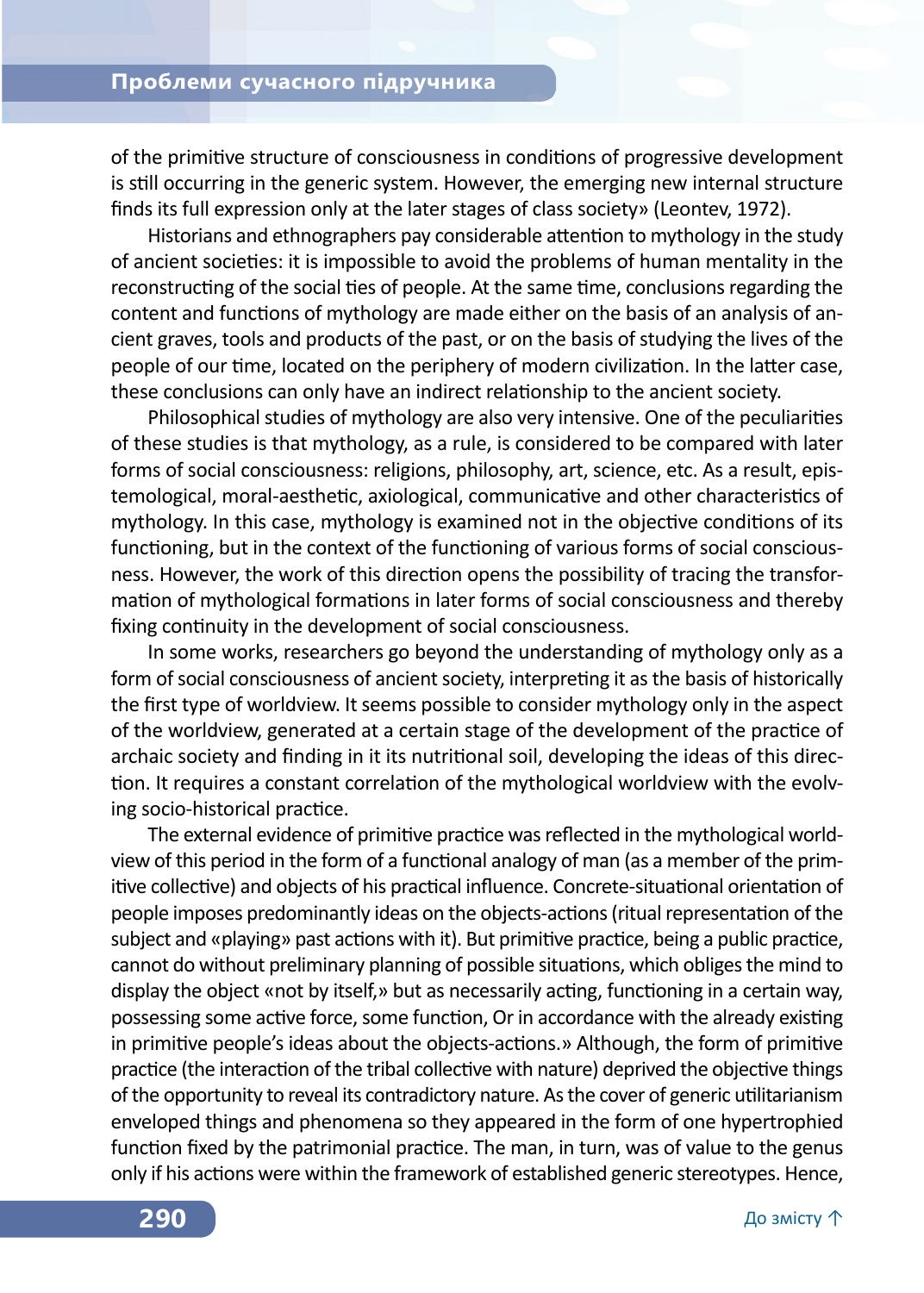it becomes clear that in the conditions of primitive practice, the cognition of things is accomplished exclusively by involving them in the economic life of the community.

Mythological retrospective orientation, the systems of various prohibitions, strict regulation of actions did not contribute to the development of the practice of primitive society — it was extremely conservative. On the other hand, this conservatism was simply necessary; thanks to it, humankind ensured its own progress in mastering the forces of nature without losing the achievements achieved at the previous stages of development. The experience, forming the basis of actual practice, increased it gradually. In this way, using the primitive tools of manual labor, the most rational and effective methods of activity developed. Since the methods of manual labor vary very slowly and insignificantly, the mythological worldview is engaged in their peculiar propaganda. In the propagation of previously proven methods of activity, the character of the mythological outlook is outstripping (in relation to specific situations). Then it turns out that if the mythological worldview acts as a conservative factor with respect to the development of social and historical practice of the primitive society, then, as applied to concrete life situations, it fulfills the function of an active organizing force. This is one of the reasons for such a long «vitality» of the mythological worldview.

In the conditions of the traditional tribal community, magic, fetishism, animism and totemism never acquired the character of objectified thought forms — forms of social consciousness. There still has not been a division and forms of collective production. Tribal property placed people in the same position as to the means of production, and to each other. The product of general labor had the same meaning for the collective and for each of its members. Hence, the mythological worldview, which fixed the objectivesocial meaning of phenomena and things, fixed the coincidence of the meaning of human activity and its direct purpose.

The whole economic life of the clan community is being transformed along with the progressive development of the instruments of labor. This process was accelerated immeasurably because of the first major social division of labor — the transition from appropriating the economy to a predominantly producing economy. «No matter how one considers this event from the point of view of the division of labor or from the point of view of economic change, a revolutionary transition to a higher, qualitatively different stage of economic and social development took place in human society» (Zazdranov,1993).

The producing economy, which in the early stages of development consisted of two foci of organic farming and animal husbandry, each of which was still so weak that it could not exist on its own, determined a new form of human organization. This form was the agricultural community as a social association of people, free from the close bonds of blood relationship.

The agricultural community is the highest product of the development of the primitive system. Communications remain traditional within the community, but the entire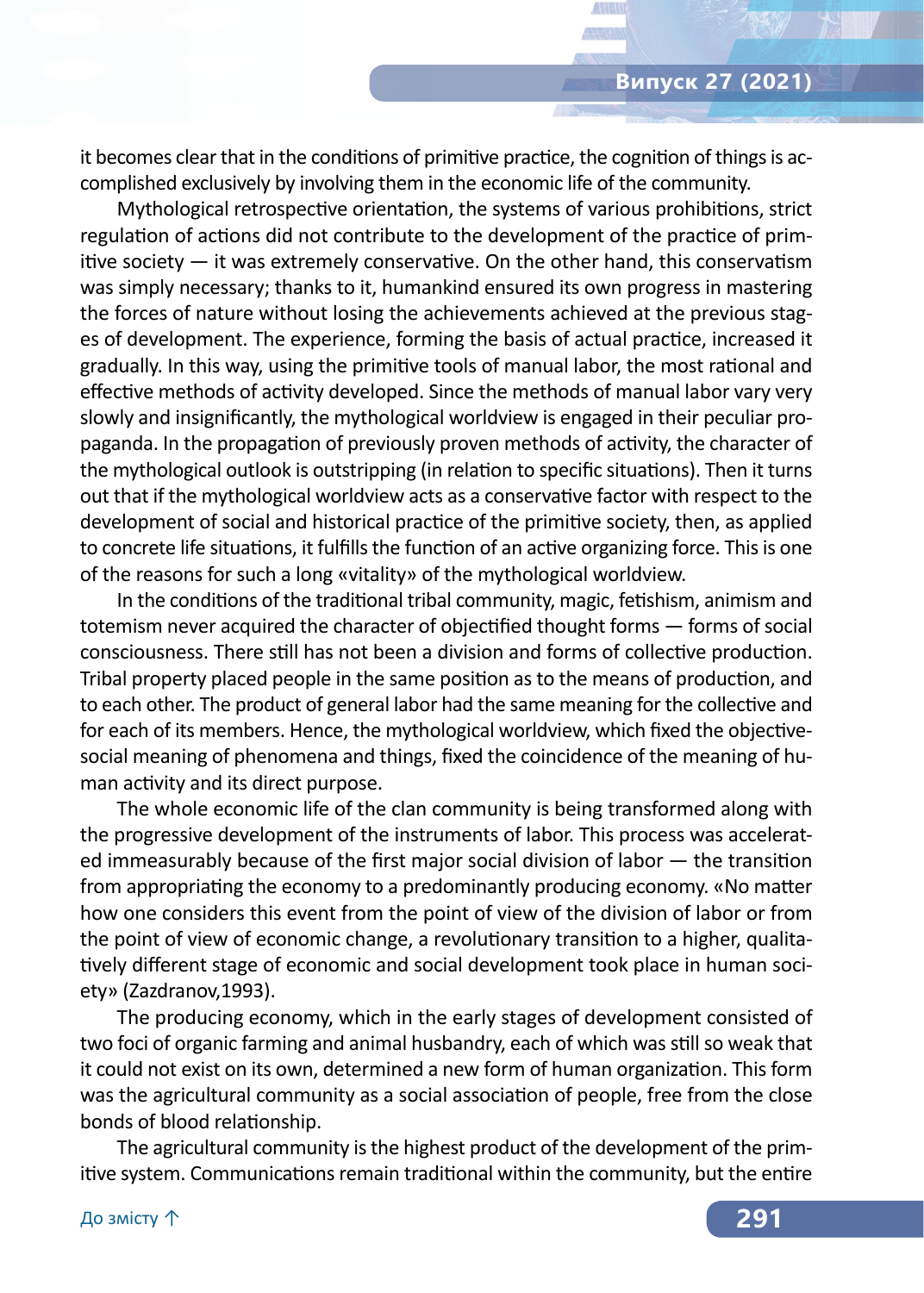system of a predominantly productive economy contributes to the development of private property in it. Therefore, this type of social organization «carries in its own depths the elements of its doom.» Now parcel business is already developing as a source of accumulation of private property. With the development of this work, A. N. Leontyev notes, «the discrepancy between the objective result of human activity, on the one hand, and its motive on the other, begins to dominate. In other words, the objective content of activity becomes inconsistent with its subjective content, with the fact that it is for the person himself» (Leontev, 1972).

The aggravation of the internal contradictions of the agricultural community causes an increasing complexity of the whole economic and spiritual life. Mythological worldview remains as long as the outlook of all members of the community, but its integrity is achieved on the ways of maintaining the integrity of the tribal collective. Researchers of primitive thinking of this period pay attention to the incompleteness and fragmentation of each myth, when the narrator often does not know the beginning or the end of the narrative: «A rarity is an informer who knows the whole myth. Myths do not form a coherent system; they are indifferent one to the other» (Shcherban,1992). Mythological worldview here not only reflects the state of the community, but also seeks to contribute to its preservation. Such social function of the worldview testifies that the process of violation of the traditional way of life is intensifying. The fact that people are united by a single economic life have different ideas about its meaning and content, speaks in favor of the fait accompli of the departure of their individual interests from collectivist assessments.

The agricultural community for the first time gives activity (the process of making tools) a purely social character. If hunting and reclamation of production required the production of new tools of labor only indirectly and from time to time, then agriculture was impossible without their constant production on a large scale. So «the way of life of the primitive man had to change it radically, to make it social, as he didn't need the product of his labor, but others did… In turn, the existence of the individual who created the objects depended on the activities of other members of the collective. «The production acquired some dynamism due to the expansion of contacts between people. However, individuals continue to be related to relatives for a long time, because, according to K. Marx, «natural relations still prevail in all forms of society where land ownership dominates» (Zazdranov,1993). The connection of people does not follow from the ties of labor activity, and the kinship itself constitutes the prerequisite of labor activity.

Now it becomes clear why the mythological worldview did not contradict the developing of social production in principle, even though the formation of private property begins in this period. Elements of magic, fetishism, animism, totemism are further developed. Fertility cults begin to take shape and agricultural magic arises. Totemism is saturated with features of anthropomorphism, and the preconditions for believing in the demiurge begin to take shape. In ancient states, the mythological worldview con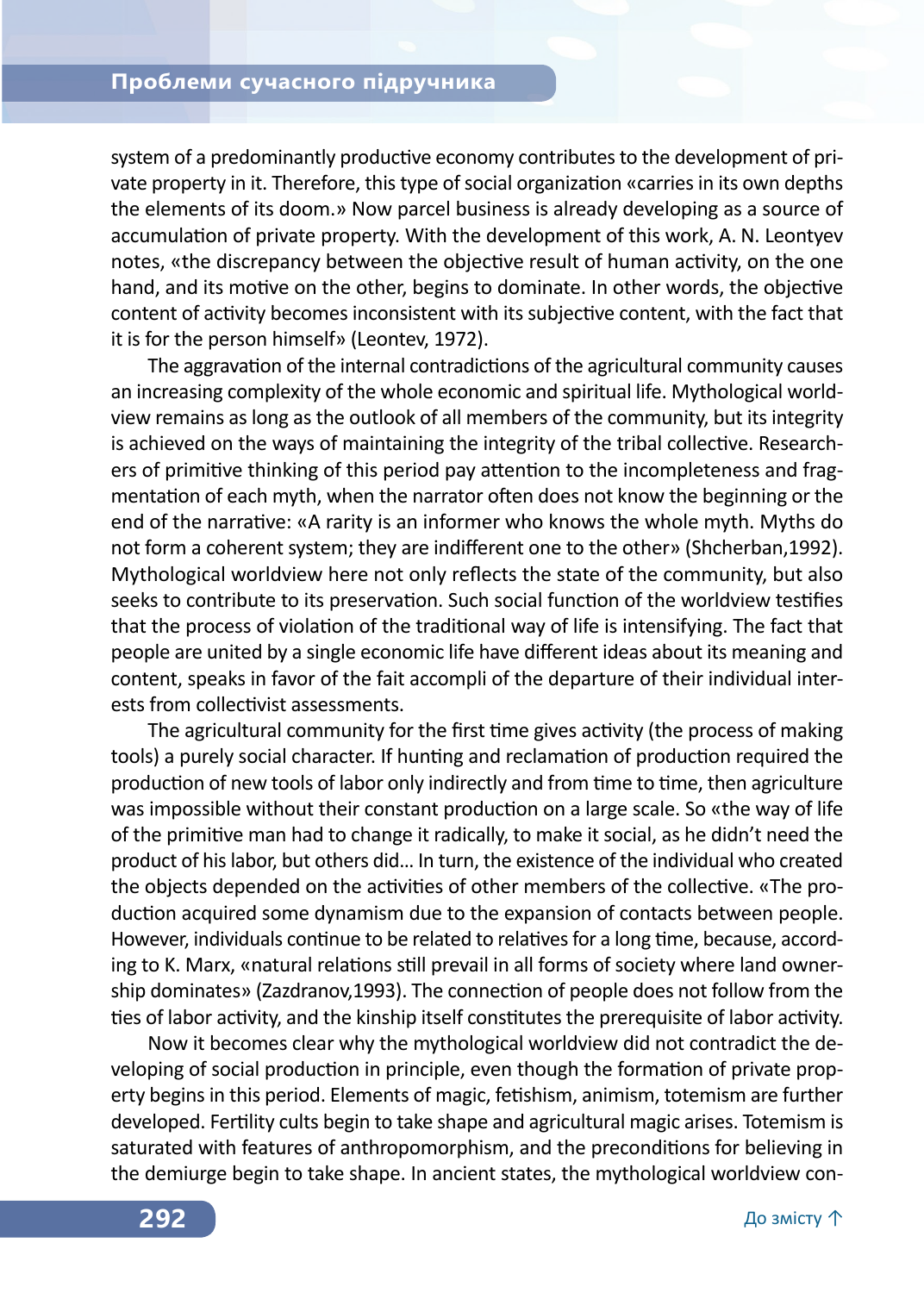tinues to be dominant: both the primitive and the ancient systems have a common feature — their technical basis is extremely conservative.

The primitive system by itself does not contain prospects for a transition to a more developed form of social order. The reasons for the further development of social organization lie in the fact that public ownership in the course of the development of agriculture and livestock production becomes a retarding factor. Through a series of intermediate stages, it becomes private property, objective needs of economic development lead to an increasing integration of producers, since the increase in production productivity is achieved mainly by increasing its scale. The integration of producers goes beyond the bounds of kinship ties and destroys the tribal organization. The foundations of differentiation of people by their participation in the production process are laid down, preparing the liberation of individuals from clan ties, and tools and objects of labor — from collective property. This all changes the social organization essentially.

Developed farming and livestock farming in combination with isolated crafts and intensive trade require the use of mechanical thoughtless physical labor. Due to its universal application, the workforce acquires a character of special value. At the same time, the carrier of it begins to be viewed not as an element of society, but as an element of the existing system of material production. The slave personifies not a social, but a natural aspect of the life of the ancient polis, analogous to the means of production. Private property makes slavery a «natural» state. According to Aristotle, «who, by nature, does not belong to himself, but to another, and yet man, is by nature a slave» (Bogomolov & Oyzerman, 1983).

The separation of the purely mechanical aspect of labor, with the simultaneous reduction of physical labor to the level of the external side of social life, has led to the fact that the foundations of world understanding, which is abstracted from human activity in the sphere of material production, are being formed. «… The general knowledge of the world developed, the foundations of the exact sciences were laid …» (Zazdranov,1993). All this testified to the level of socio-historical practice, when it is no longer exhausted by material production. The following situation develops in the ancient polis: on the one hand, agricultural production dominates the system of material production, on the other hand, an omnipotent ruling stratum is formed and it monopolizes the most prestigious public functions. Athenian democracy makes politics the dominant form of communication among citizens. Still «the consistently carried out principle of the Athenian democracy is possible only as a denial of the dominant mode of production. The parasitism of such a society will be directly proportional to its democratic character: someone must take upon himself the burden of producing material goods, so that others are engaged in politics» (Zazdranov,1993).

The whole political system of the policy was based on the recognition of the primacy of public interests over personal interests, which implied active participation of citizens in solving state problems: «every citizen hastened to take an active part in public and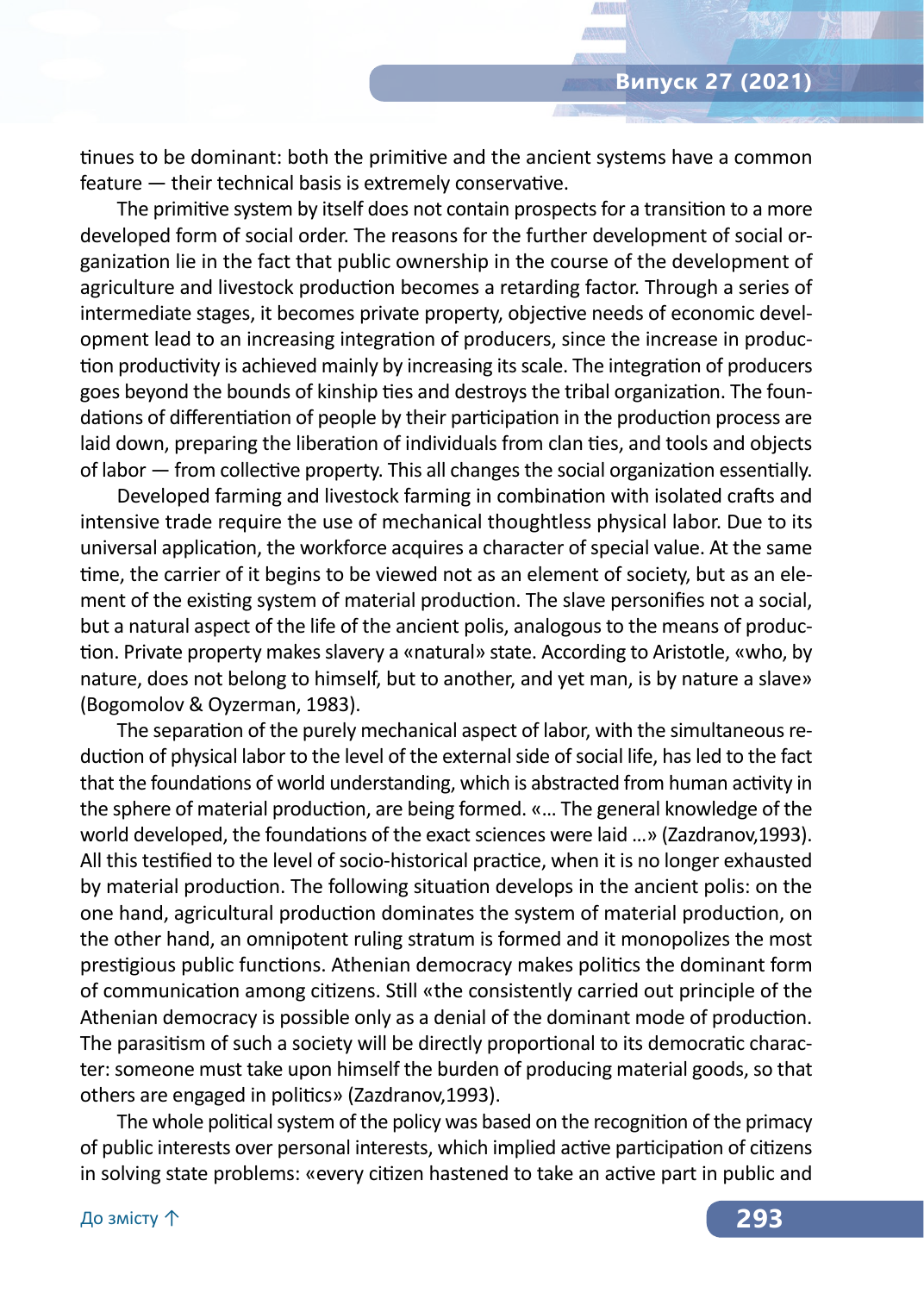political life for fear that events without his participation could take an undesirable turn for him». Consequently, now it is not so much natural as social factors that determine the life of every citizen. Labor activity in material production is retreating according to the degree of social prestige before political and intellectual activity.

Politics as historically the first type of activity aimed at the direct improvement of social institutions, has consolidated the division of labor into mental and physical ones. This became possible when the exchange of products of spiritual activity for the products of material production had already taken shape. The emergence of such a premise characterizes two kinds of features of material life. First, material production has reached the stage of development when it became possible to provide vital activity to persons not directly engaged in the sphere of material production. Secondly, a lively commodity exchange significantly widened the horizons of people. The most active forces of the slave society concentrated in the ancient polis, prone to freedom of action that were not afraid of penetrating into the unknown. Their main occupation was trade, which was associated with distant travel, demanding profound knowledge, deep intellect, courage, courage. The fact that Greek philosophers make long journeys that do not pursue any other goal than gaining knowledge is significant. In addition, the reason for this lies on the surface: the product of material production has not yet become an end in itself for society. Therefore, antiquity is extremely wasteful from an economic point of view: a large part of the surplus product is drawn to non-productive costs-works of art, religious and public buildings, etc. «Here we are dealing with the same contradiction of history, when, in direct contrast to a really undeveloped, stultifying labor, as opposed to idleness and passivity of a nation, its greatest spiritual activity and the creative energy of people associated with it can be born» (Konarskii, 1982).

Therefore, political activity in the policy caused a keen interest in scientific knowledge, art, that is, in politics. To the system of spiritual production. Moreover, this system is formed by no means under the influence of the vital needs of material-transforming practice. Then it turns out that the well-known thesis about the «involving ancient art in production», about the supposedly utilitarian and practical function of this art, is based on a misunderstanding of the basic social contradiction, thanks to which from the outset the art is called upon to serve not the material production but the spiritual needs of people. Another thing is that the ancient man considered useful one not that it is consumed in practice, not just a useful object, but any good that reveals the essential strength of man. Usefulness for the ancient Greek is an ideal principle, accumulating in all manifestations of the mentality. This principle unites the mythological worldview with later worldview education.

The development of science, political and ethical disciplines, and art gradually transforms the mythological worldview into a universal system of poetic views of the world, into a naive encyclopedia of the universe. You can see how mythology evolves from vague images to images that are clear and concrete, which no longer fit into its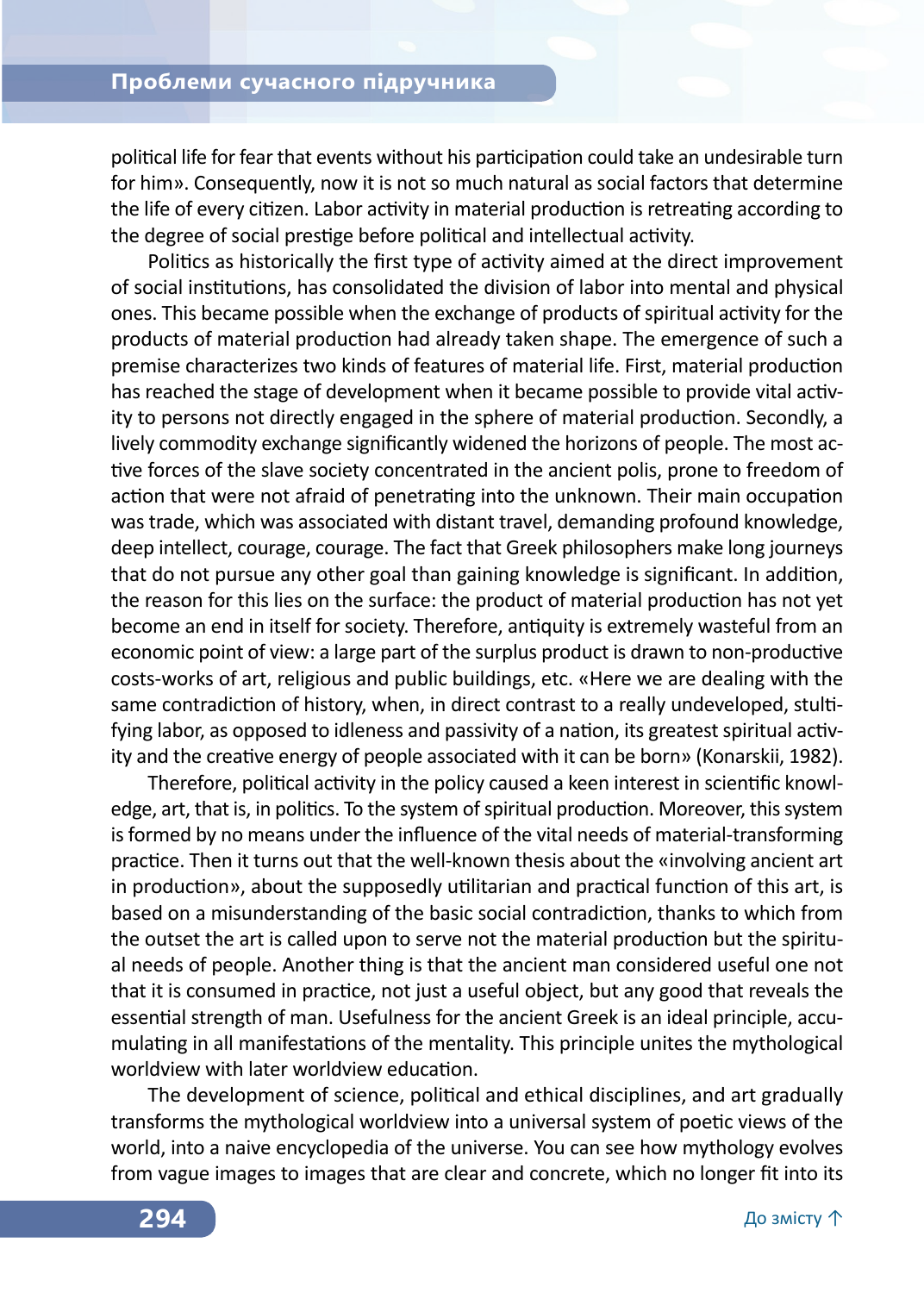framework and make up the arsenal and soil of ancient Greek art. In this way, morality, science, philosophy, religion are formed.

At the same time, mythological images are increasingly refined from material content, becoming more abstract in relation to concrete historical practice. It means a constant and growing removal of mythological images from material needs. Thus, the possibility of absolute opposition of the material and the spiritual, forming the essence of religion is formed. All realistic content of mythology begins to be forced into the natural-philosophical systems, and then «condensed» into natural-scientific knowledge. In the same way, as the division of labor into the mental and physical, alienation is formed both from material production and from the traditional mythological worldview of the form of social consciousness. «From that moment,» Marx and Engels remark, «consciousness can really imagine that it is something different from the realization of existing practice, that it can really imagine something without imagining anything real; from this moment the consciousness is able to emancipate itself from the world and proceed to the formation of a «pure» theory, theology, the philosophy of morality, etc.» (Zazdranov,1993).

Since mental and physical labor are beginning to be considered as opposites, it is clear that the material and the spiritual are also treated in this way. Nevertheless, the material and spiritual aspects of human activity were previously «removed» in mythology, acting as indistinguishable sides in the mythological worldview. With the isolation of these moments in the process of decomposition of the mythological worldview, both the first and the second retains the status of objectivity because the realization of the fact of the once accomplished objectification of the spiritual remains beyond the possibilities of the available consciousness. A situation arises that is contradictory: the day is contrasted with the material one, but at the same time, it does not lose the attribute of objectivity.

The result, the «resolution» of this contradiction, was the formation of the concept of two spheres of objectivity: material (natural) and spiritual (supernatural). Besides these spheres are directly opposed to each other. This opposition does not fit into the framework of the mythological worldview and forms the basis of a historically new type of outlook — religious. As V. I. Shinkaruk rightly notes, the main, defining moment of religion is precisely «belief in the supernatural, the opposite of the natural … Mythology does not know such an opposition. The «supernatural» was quite natural there, so to speak, «in the order of things». Another thing, in religion. Here the nature is quite consciously opposed to the world of the supernatural, natural laws — the conscious will of mighty supernatural forces» (Zazdranov,1993).

The emergence and development of religious ideas could not but cause a certain transformation of the mythological worldview. Part of the content of mythology passes into religion, which, naturally, causes the depletion of the entire mythological worldview. The evolution of the religious concept of God as a subject beyond natural forces is indicative in this respect: its zoomorphic and sociomorphic forms are clearly inherited from mythology. In the representations of the ancient Greeks and Romans, the gods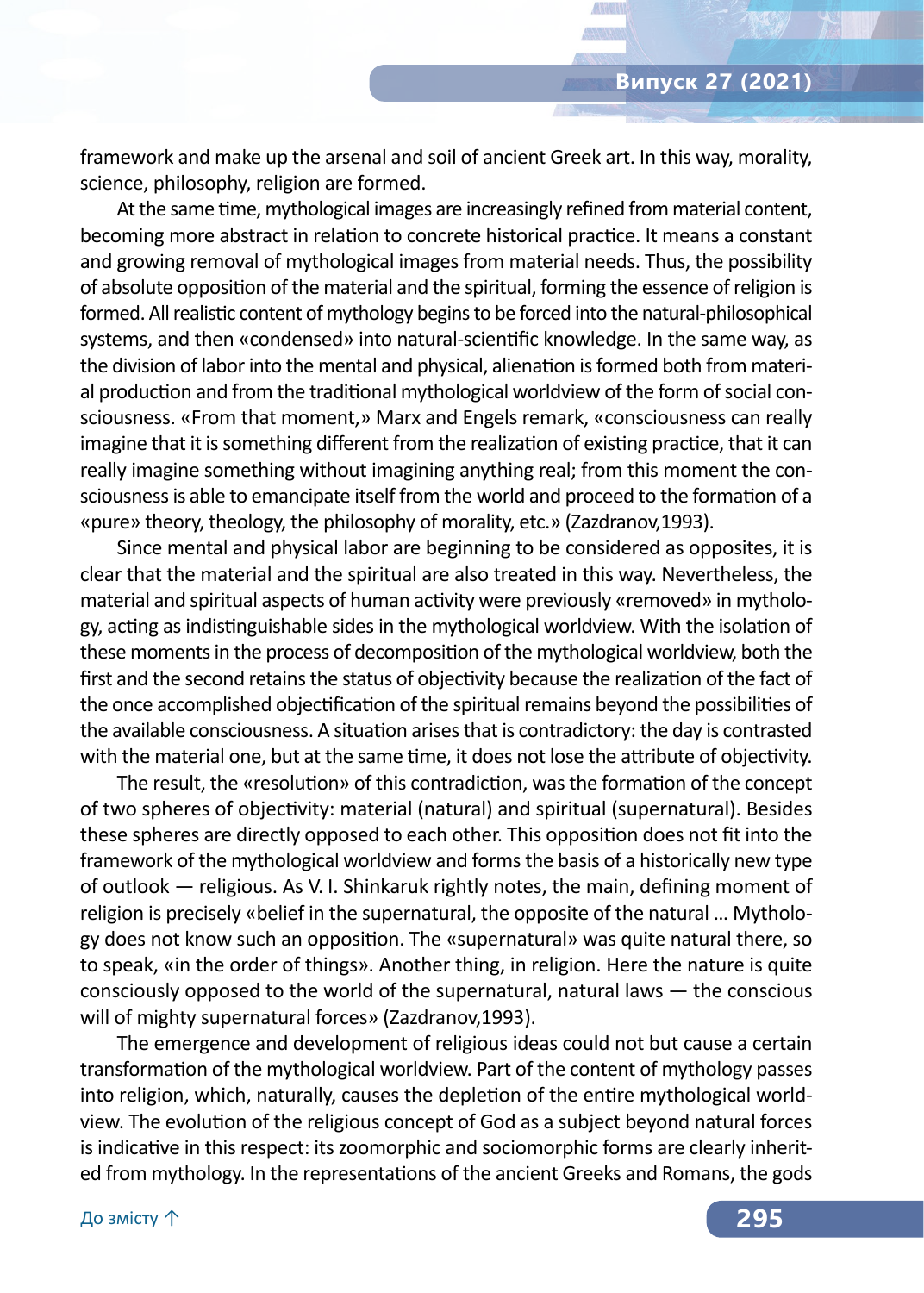lead a way of life that is not different from their own. They quarrel, feast, do physical labor, flirt. Moreover, they enter into marital relations with people, and their marital ties are by no means fruitless. Referring to Hesiod, A. F. Losev gives an extensive list of such marriages, and the offspring generated in them. In the heroic period of ancient mythology, a notion of the commensurability of the forces and abilities of a man with the powers and abilities of the gods arises. People enter into various kinds of contests with the gods and often come out victorious (Losev, 1989).

If in primitive society religion is not yet isolated from the totality of mythological representations, then as society develops with social antagonisms, it begins to influence the public consciousness more and more. Thus, we can see two processes at once: the loss of the mythological functions of their worldview functions, and the ascent of religion to the level of the basis of the worldview.

The loss of the mythology of worldview functions revealed its elements. Some of them have discovered such an obvious affinity with religion that up to the present time some philosophers tend to identify religion and mythology. Other elements formed the basis of natural science knowledge. In particular, the ideas of the unity of the world and the difference between the essence and the phenomenon were used then in natural philosophical concepts.

Separation of mental labor from the physical, engendering the bearers of «pure» mental activity, created the conditions for reflection on the «pure» mental activity and on the mentality. From these initial positions, the first theoretical form of general ideas about the world begins — natural philosophy.

The analysis of natural philosophy from the point of view of both structure and functions carried out by P. V. Kopnin makes it possible to adopt the most general definition: «Natural philosophy is, in a broad sense, a method of constructing a system of nature based on certain speculatively established general principles and giving a general picture of the world which covers the whole of nature. In fact, natural philosophy was the first form of philosophy and science» (Zazdranov,1993).

It would seem this form had to form the basis of a historically new type of worldview, which came to replace the mythological one. However, this did not happen: elements of positive knowledge were drowned, as a rule, in the inventive constructions of the universe. Every natural-philosophical system claims to exhaustively elucidation of the general picture of the world and does not descend to the painstaking study of individual phenomena, before the experiment. As a result, it turned out that the naturalphilosophical constructions mainly included knowledge aimed at elucidating the origins and the main causes of all that exists. The practical importance of this knowledge was (with reference to the system of existing practice) very doubtful. Contemplation, the lack of the necessary number of empirical knowledge, syncretism — these are the most characteristic features of the ancient (and medieval) natural philosophy, which determined its complete isolation from socio-historical practice.

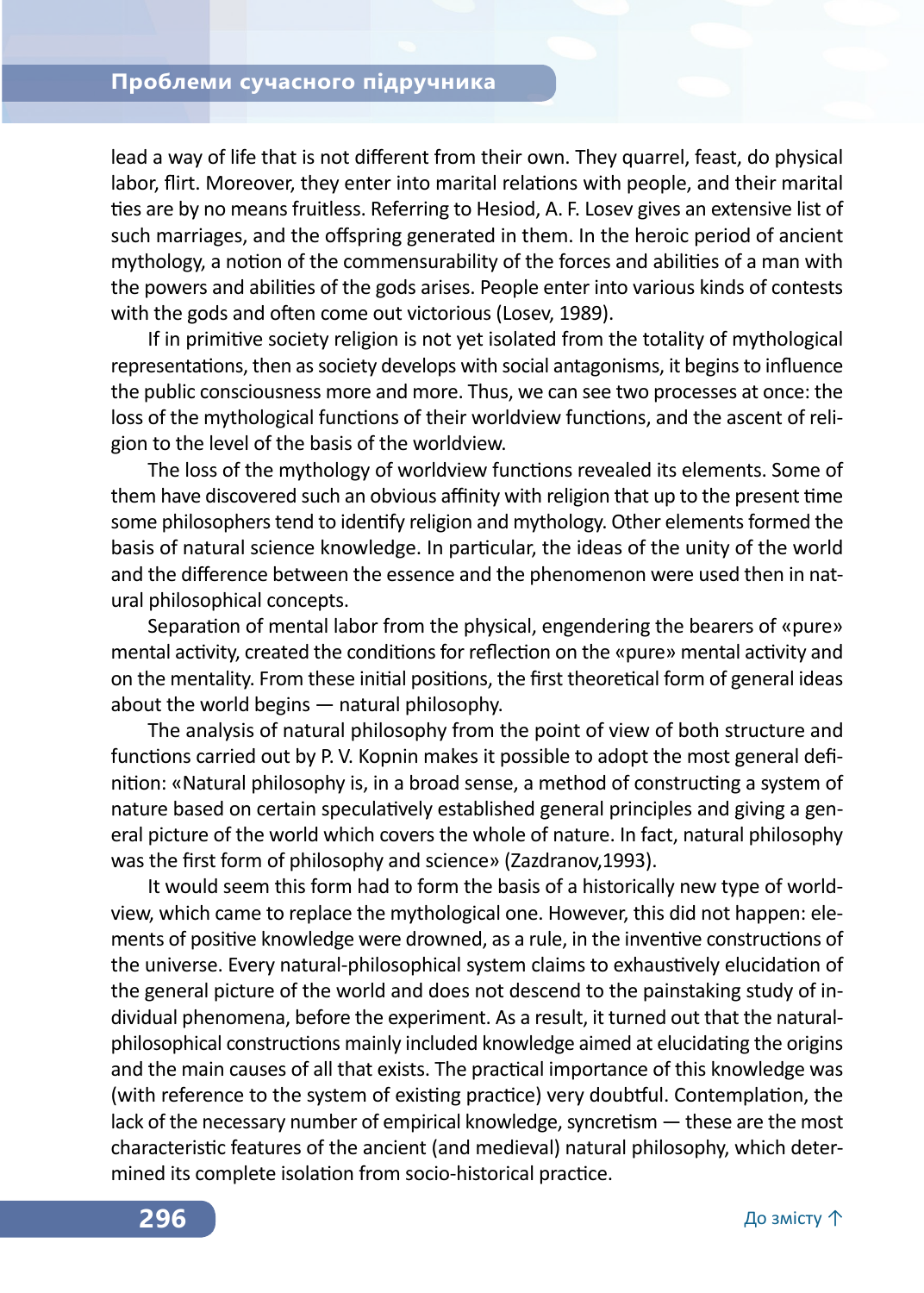**Conclusions and research perspectives.** The disruption of natural philosophy with a mythological worldview was not radical and definitive, and mythological symbols appeared in difficult philosophical constructions. However, the formation of natural philosophy led to yet another consequence: promising physical and mathematical ideas fell out of the sphere of world outlook interest and formed the basis of natural science. Problems of natural science do not always affect worldview issues. This explains the relative «tolerance» of both mythology and natural philosophy to natural-science knowledge. The outflow of purely scientific knowledge from the field of ideological problems promoted the «purification» of the world outlook from scientific knowledge in general, which was reflected in the new historical type of outlook — in the religious worldview.

However, it would be a simplification to assume that there is a simple change in the types of worldview. If the mythological worldview does not have any noticeable opposition, it represents, as V. I. Losev correctly points out, «the universal form of social consciousness that is unique at a certain stage,» then «religion appears along with art, political consciousness, and the separation of mental labor in specialized activity, with the formation of an institution that performs a certain function» (Zazdranov,1993). This circumstance speaks in favor of the fact that the world outlook shifts from a comprehension of the problems of concrete historical practice to the problems of the spiritual and practical mastery of the world in the aspect of socio-moral and aesthetic relations. And here it is the religion that reveals the ability, in the form of speculative illusoryfantastic «knowledge», to replace and partly fill the deficiency of factual knowledge. The regulative function passes from mythology to the religious worldview: the integration of people around a certain set of ideas that determine the basic principles of human life activity.

#### **Referens**

Bogomolov, A. & Oyzerman, T. (1983). Osnovy teorii istoriko-filosoficheskikh protcessov (in Russian) Gadamer, G.-G. (1991). Aktualnost prekrasnogo (in Russian)

Gulyga, A. V. (1990). Filosofiia v poiskakh smysla zhizni. Dialog. № 12. p.96 (in Russian)

Konarskii, A.S. (1982). Dialektika esteticheskogo protcessa: genezis chuvstvennoi kultury. (in Russian)

Leontev, A. N. (1972). Problemy razvitiia psikhiki (in Russian)

Losev, A. F. (1989). Dukh smelosti (in Russian)

Piazhe, I. (1970). Teoriia Piazhe. V knige R. Massena (red.), Rukovodstve Karmaikla po psikhologii. (Vol. 1) (3rd ed.). New York: Wiley (in English)

Shcherban, P. M. (1992). Pedagogika chuvstv (in Russian)

Shinkaruk, V. I., Ukraintcev, B. S. & Abdildin, G. M. (1981). I drugie. Mirovozzrencheskoe soderzhanie kategorii i zakonomernostei materialisticheskoi dialektiki (in Russian)

Zazdranov, A. P. (1993). Dialektika praktiki i mirovozzreniia v istoricheskom protcesse. Kharkov (in Russian)